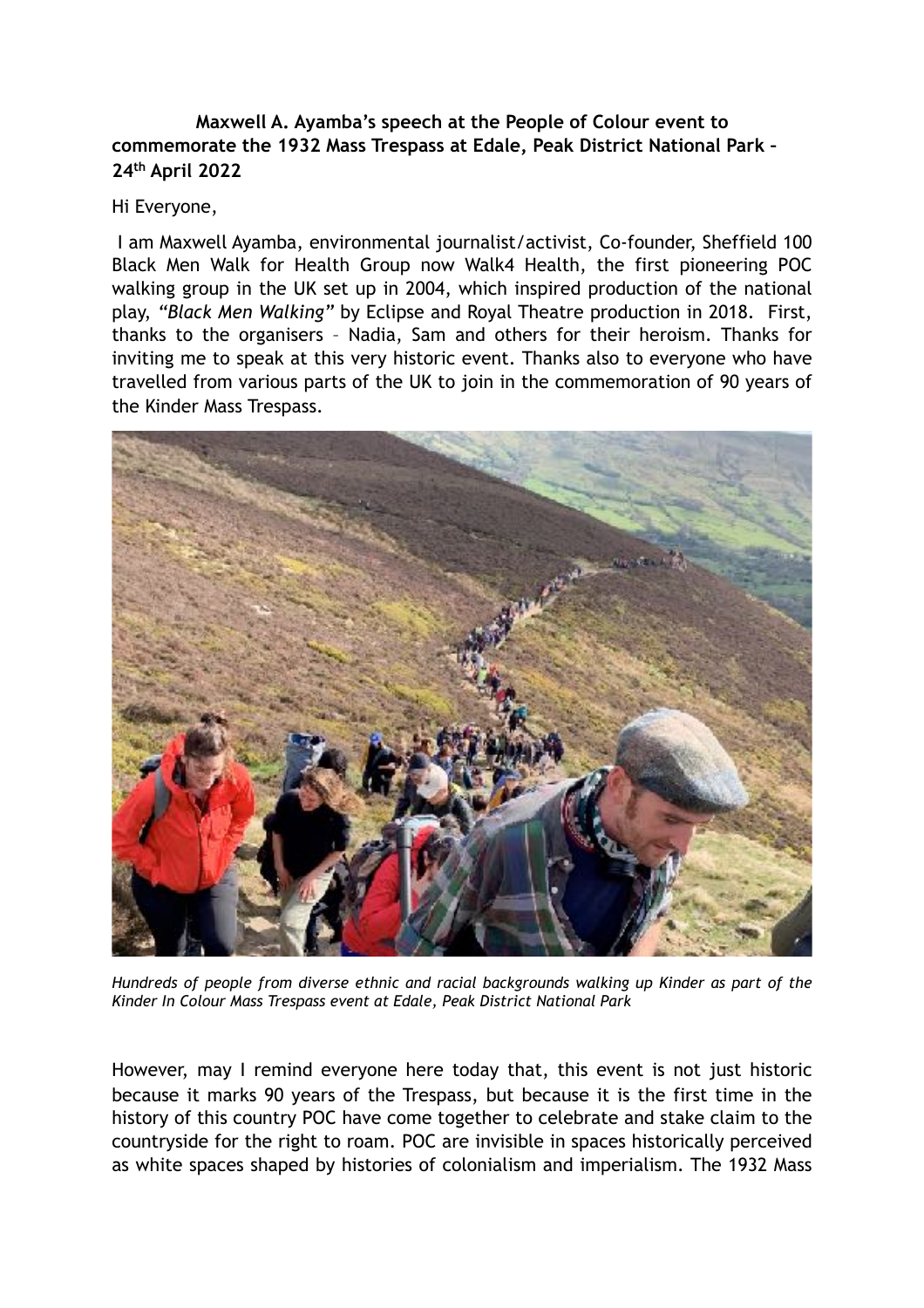Trespass led by Benny Rothman and his working-class compatriots was a class issue, however, access and the right to roam today is more of a 'race' and privileged class issue. It is the racialisation and commodification of the English countryside that we are gathered here today to advocate for these spaces to be de-racialised and democratised, because it is the taxes, we pay that are used to manage them.

Trevor Phillips then Chairman of the Equality and Human Right Commission in 2004, described the English countryside as a place of 'passive apartheid'. Only 1% of visitors to national parks are from POC backgrounds. A 2017 study by Natural England, noted 26.2% of POC spend time in the countryside compared to 44% of white people. And yet, with the outbreak of Covid-19, it was POC who were disproportionately affected due to lack of access to quality green spaces.

Many people from the Windrush generation and other POC who came to work here or study and ended up staying for many years have never set foot in the countryside. Migrants and those living in urban communities often have a daily struggle in terms of jobs, health, education and everything else, and the last thing on their mind is leisure and recreation. However, one of the positive things to come out of the pandemic is that so many POC have discovered the joy of walking and the positive effect connecting with nature has on their health and wellbeing.

However, access to nature is unequal and not everyone has access to green space especially POC. Physical inactivity costs the NHS around £1bn per year and wider society around £7.4bn per year. And that's why the Right to Roam Campaign supports proposals to extend the Countryside Rights of Way Act 2000 to give access to woodlands, rivers, and Green Belt. As Nick Hayes in his "Book of Trespass - Crossing the lines that divide us" argues, we have a right to roam only 8% of the countryside, the remaining 92% is locked away in the hands of wealthy landowners, the aristocracy and gentry.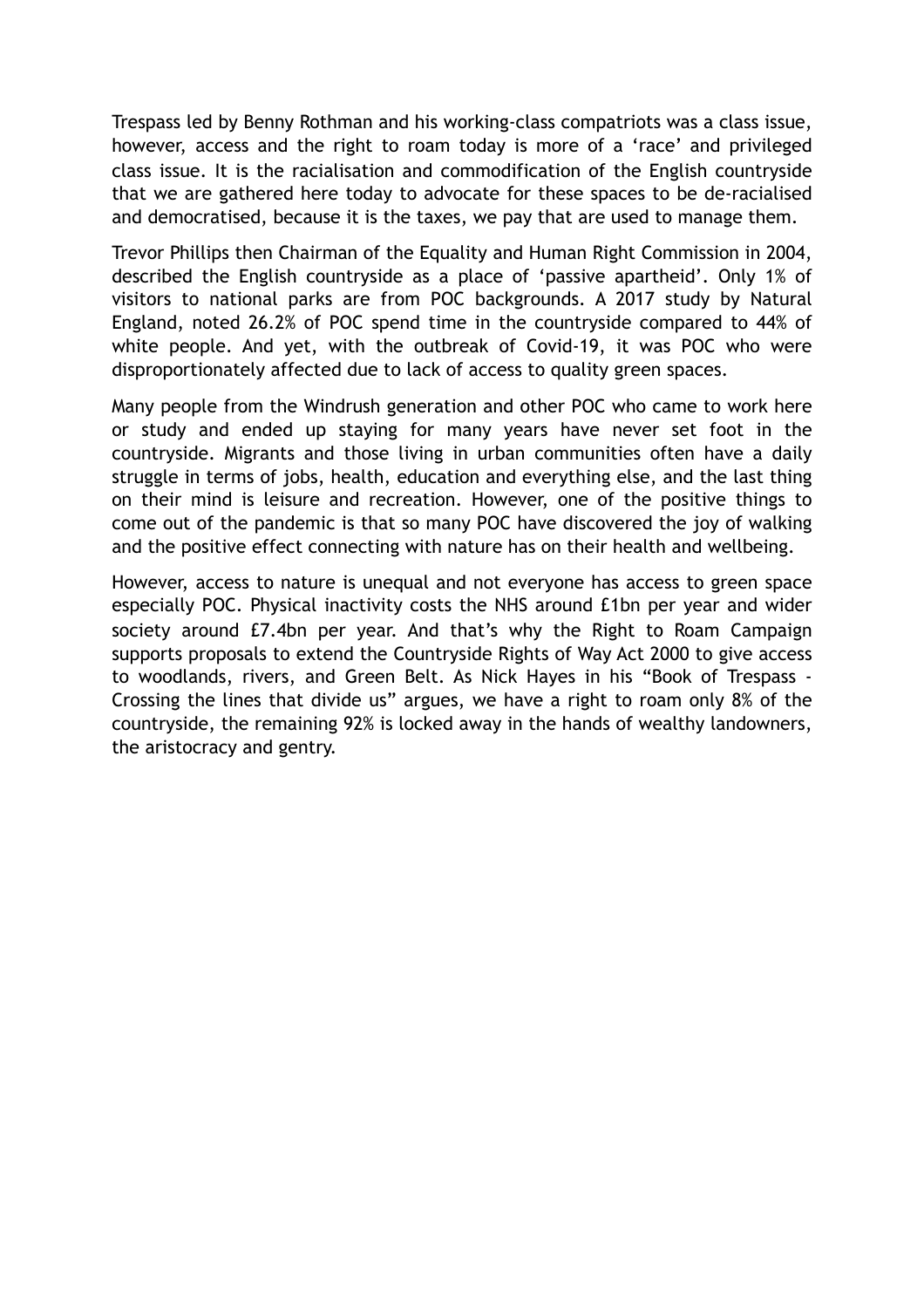

*Nick Hayes – Author, "Book of Trespass – Crossing the line that divides us" and SEM's Maxwell Ayamba, at the Kinder In Colour Mass Trespass event, Edale* 

 In fact, according to Guy Shrubsole, Author of the book, *Who Owns England – How we lost our land and how to take it back,* published in 2019, 95% of the population own no land, with 4,000 families owning half of the country. The Country Land Business Association states that 36,000 of its members own and manage over 50% of all the rural land in England and Wales which is a third of England and Wales combined. And yet, the Government through the Glover Review of Designated Landscapes 2019 is advocating for access to the countryside for everyone?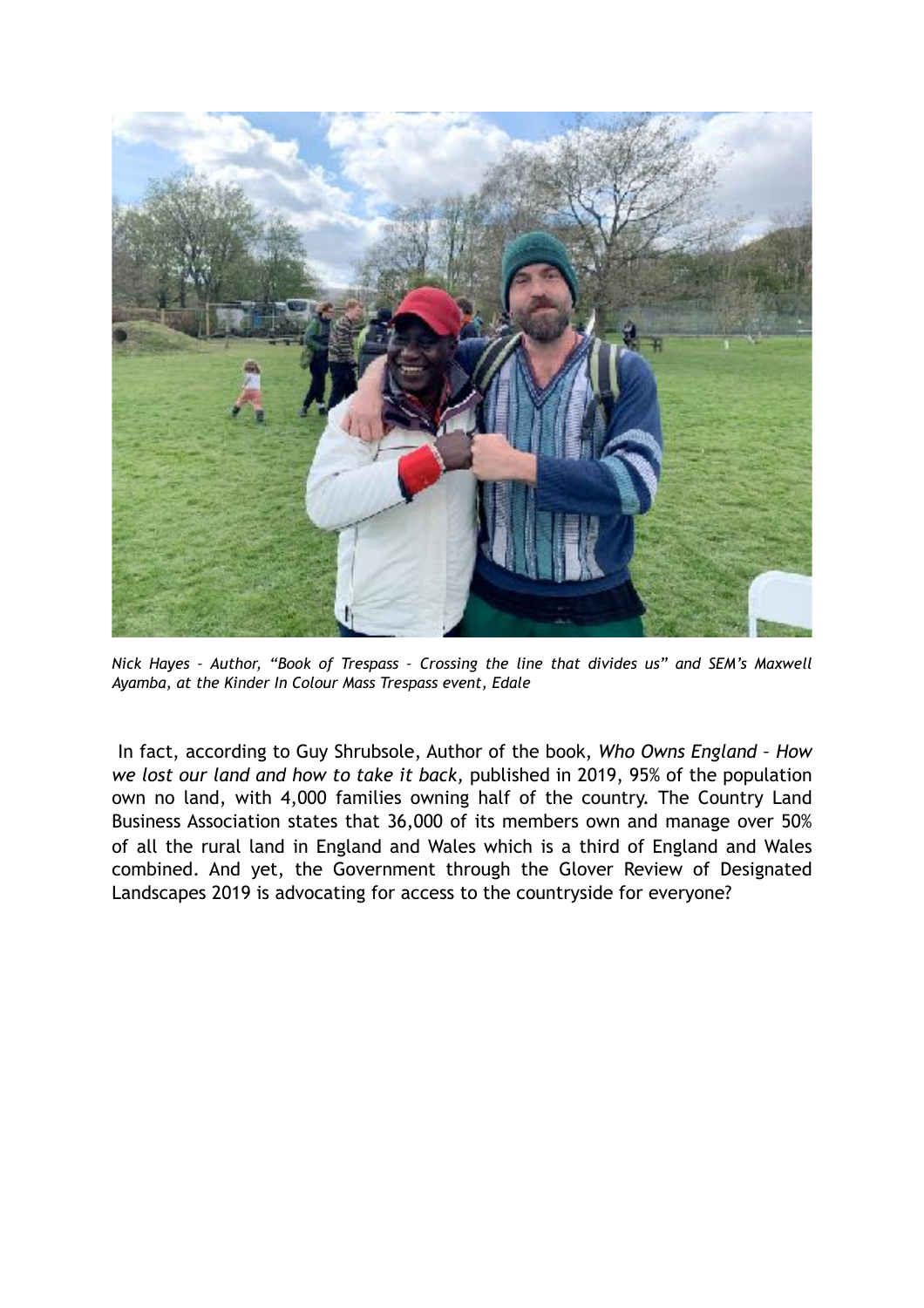

*Guy Shrubsole, Author of the book, "Who owns England – How we lost our land and how to take it back" and SEM's Maxwell Ayamba at the POC event, Edale* 

*The Guardian* on Friday April 22nd 2022 reported that the Government have decided to shelve publication of the right to roam report saying the countryside is a place for business after Caroline Lucas – Former Leader of the Green Party questioned why the review headed by Lord Agnew for the potential expansion of the much fought over the right to roam is not published, which would have marked the 90th anniversary of the mass trespass.

Another issue of concern is the Police Powers and Protection Bill. The Conservative Government proposes to make trespass a criminal instead of a civil offence. This again, will send a signal that the countryside is not an open resource accessible to all, but a place of complex rules and regulations. Whereby, a walker stepping off a public footpath path could lead to a criminal sentence. And already there is a history between POC and the police in cities with Stop and Search and extending this to the rural countryside will take it to another level. This is despite the fact